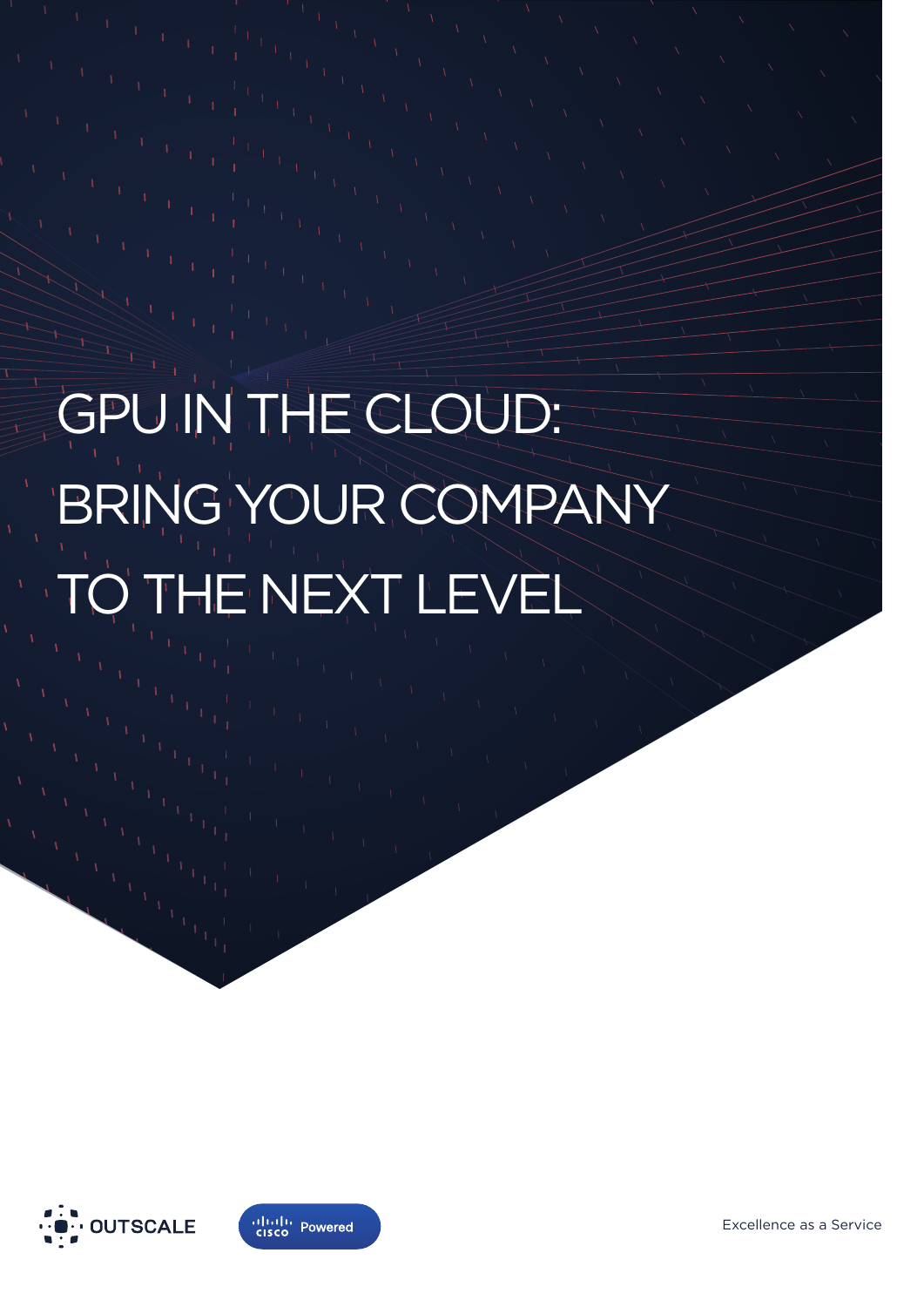#### Introduction

Graphics virtualization will bring virtual desktop infrastructure into industries that rely on graphics performance to get work done. Virtual desktops have instigated a revolution in the way IT departments think about enterprise desktop deployments. They've resulted in more efficient software rollouts, more secure end-user systems, and have increased the productivity of enterprise IT departments by orders of magnitude. Nvidia, the leading provider of GPU hardware and software frameworks for graphics virtualization, expects that the market for GPU virtualization in the Cloud will reach \$1 Billion in the next two years.

How can you use GPU in the Cloud to set virtual desktop infrastructure and much more?

#### Graphics Virtualization Takes Virtual Desktops to the Next Level

Over the last few years, virtual desktops have become increasingly important to business. As businesses move away from in-house IT infrastructure management and towards a Cloud model that outsources infrastructure to Cloud vendors, it makes sense to move away from the old enterprise desktop strategy and the consistent software and security headaches it causes.

Virtual desktop infrastructure (VDI) allows businesses to centrally manage their enterprise desktop portfolio, reduce costs, rationalize the use of IT equipment, and empower employees to work flexibly, whether within an office setting, out in the field, or remotely from their homes.

But until relatively recently, virtual desktop platforms had one big limitation: they were solely CPUbased. Virtualization technology hadn't advanced to the level at which it could reliably virtualize the GPU-processing that many modern desktop applications depend on. Virtual desktops were great for running groupware, collaboration, and productivity software, but not so good at running any sort of graphically intensive application, such as video and photo editing, 3D modeling, or design.

Graphics chips are designed differently to CPUs. They are optimized for parallel processing and graphics-intensive workloads. However powerful a virtual CPU is, it isn't as good as a dedicated GPU.

That left businesses with a requirement for graphical applications out in the cold where virtual desktops are concerned. Fortunately, over the last couple of years, that has changed. With the advent of Cloud virtualization technologies, forward-looking Cloud platforms have evolved to the point at which they are capable of supporting the most intensive graphical applications within virtual desktops.

According to Ovum analyst Roy Illsley, ''The use of rich 3D graphics on virtual desktops was a barrier to some organizations as the user experience was less than satisfactory. NVIDIA's GRID vGPU removes this barrier and effectively enables IT managers to virtualize a whole new class of users.''

Virtual desktops aren't the only advantage that Cloud platforms with graphics virtualization have. Because they allow applications to offload graphics processing to the Cloud, application developers don't have to worry about the limitations of the devices on which users access software. In a world where mobile devices dominate the workplace, that's important.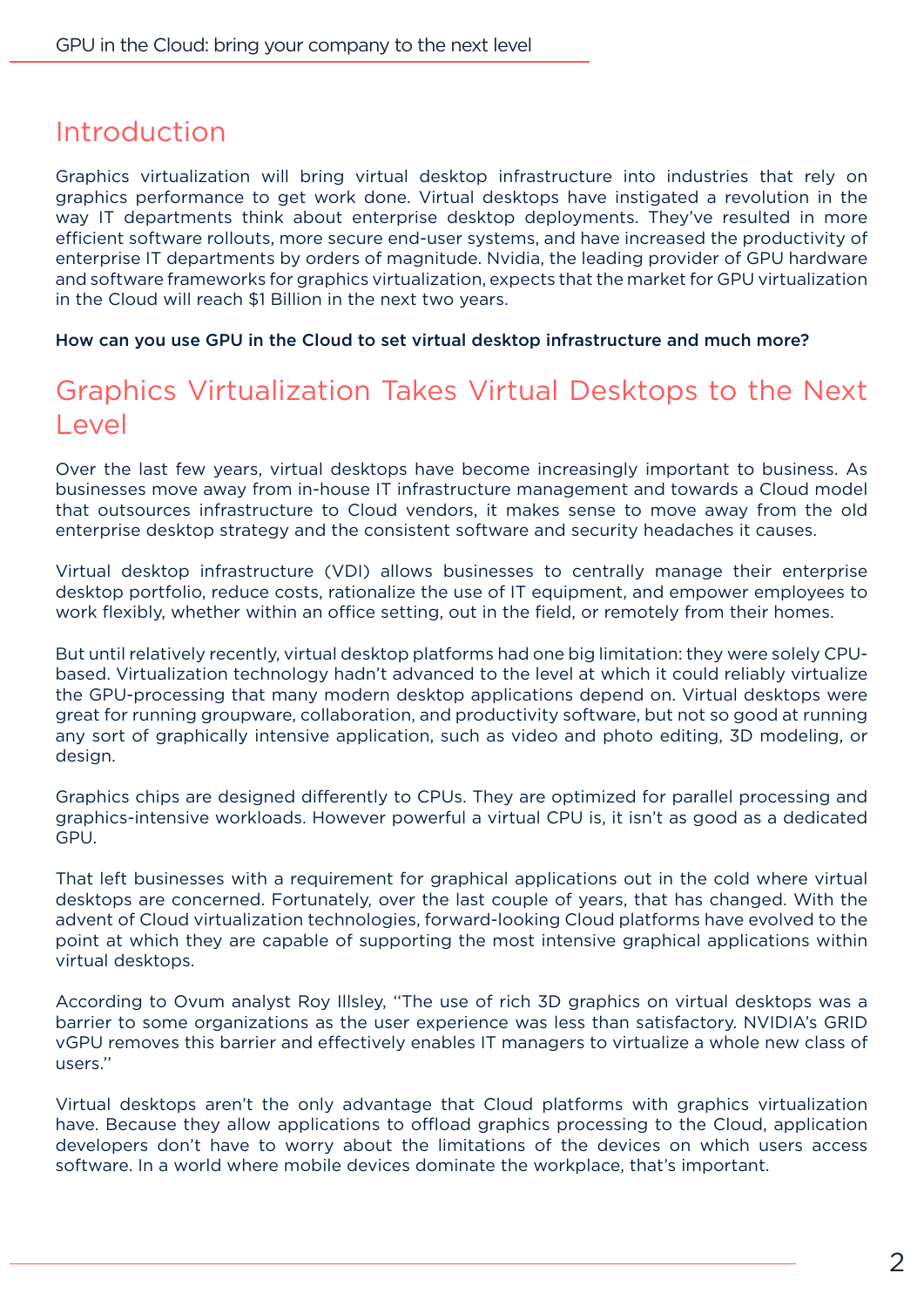However impressive mobile devices and their embedded Systems-on-a-Chip become, they are likely to lag behind the graphics processing power of server and desktop GPUs, not because power conservation is the priority on mobile.

GPU virtualization allows companies to move the bulk of the graphics processing, or indeed any processing that can take advantage of GPU's parallel processing power, into the Cloud, which massively increases the potential of smartphones and tablets. We can imagine a situation in which an architect makes changes to plans on a tablet while out in the field and is able to leverage Cloud GPU processing to have 3D renders of those changes delivered to her device in real time.

Virtual desktop infrastructure has been popular in enterprise for a few years, but with the increasing utility of Cloud platforms with graphical virtualization capabilities, we can expect to see their penetration expand into industries that have previously been unable to rely on traditional virtual desktops because of graphical limitations.

### GPU Virtualization Is Changing The Face Of Virtual Desktops

The migration to virtualized, centrally managed, available-everywhere virtual desktops has changed the traditional office into a more flexible, mobile and modern way to work.

However, until fairly recently, virtual desktops have been somewhat limited. They are great for simple office tasks, for collaboration, and for BYOD and on-the-road access to files and software. But they have also been seriously constrained in their graphical capability. Running intensive video, CAD, or image editing software on virtual desktops has been largely impossible because CPU virtualization wasn't up to the task.

The introduction of powerful GPU virtualization technology, like what's provided by Nvidia's GRID system, has changed all that. GPU virtualization allows virtual desktop users to access the full capabilities of graphics processing units on their virtual desktops, opening up a huge range of new possibilities that has the potential to transform Cloud desktop solutions from simple providers of centralized productivity and groupware application deployment platforms to fullpowered workstation solutions.

Software that depends on the GPU is an essential part of the modern workplace. It's not limited to power users and graphical artists. Most of the knowledgable workers interact with graphing software, image editors, video conferencing and rich media internet services as part of their daily routine. Virtual desktops have traditionally delivered an unsatisfactory experience to this segment of the workforce. Even something as simple as streaming video to a virtual desktop was frustrating.

Those limitations have excluded a significant number of workers and companies from the virtual desktop revolution. With virtualized graphics processing, users can now have access to the same rich media capabilities on their virtual desktop as they experience on any laptop or desktop PC, making virtual desktops a viable solution for companies that had previously considered virtual desktops, but dismissed them because of a lack of graphics processing power.

Of course, the power of GPU virtualization is not limited to knowledgable workers. Any software, even the most graphically intensive can be deployed on GPU-equipped virtual desktops. Outscale client Dassault Systemes recently showcased how they are using Outscale's GPU-accelerated

Cloud platform to revolutionize CAD modeling with real time realistic rendering using CATIA 3D.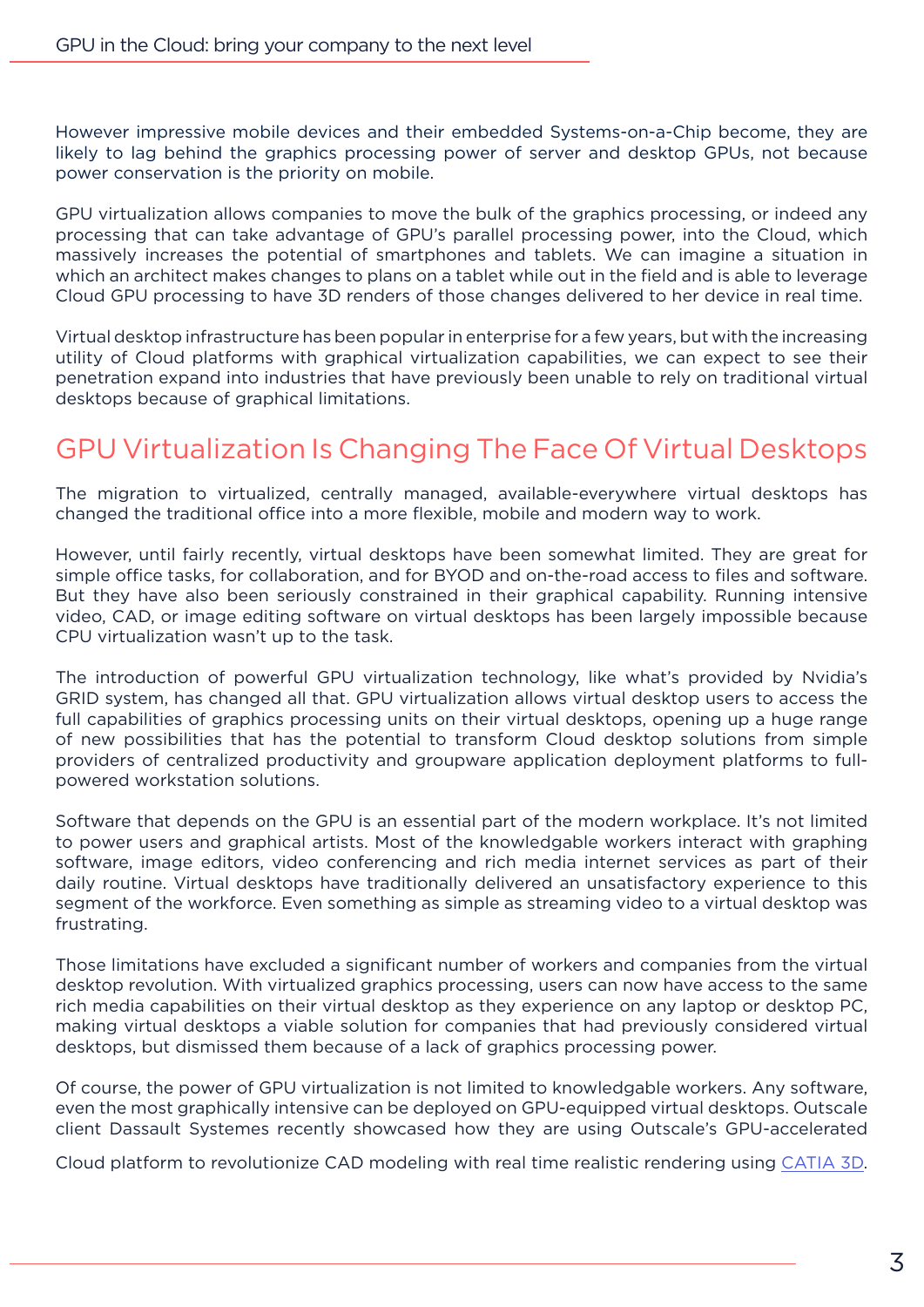GPU virtualization brings the power, flexibility, efficiency, and cost savings of virtual desktops to media companies, product designers, publishers, photographers, video editors and more.

#### Isn't Just About Graphics Performance

As seen previously, Nvidia is the leading of GPU hardward. That's no surprise to anyone who keeps a close eye on the Cloud market. Cloud gaming has grown massively over the last few years as businesses seek to leverage the cost and performance benefits of Cloud infrastructure to provide gamers with a Netflix like experience. Predictably, much of the press around GPU virtualization has focused on gaming, but gaming is far from the only area in which we can expect to see huge growth in Cloud use powered by graphics virtualization.

As discussed in this eBook previously, desktop virtualization solutions have been limited in their capability by a lack of GPU virtualization platforms. Running relatively simple groupware and collaboration applications is reasonable without GPU virtualization, but for the video and image processing applications that creatives require, desktop virtualization was not an option. That's changing, bringing the benefits of desktop virtualization to a market segment that was previously limited to in-house cluster and workstation deployments.

However, not all uses of GPU virtualization are concerned with graphics. There are many areas of computation that can leverage the specific hardware capabilities of GPUs to provide processing speeds that are orders of magnitude faster than equivalent CPU-based processing.

Because of the particular requirements of gaming, GPU development followed a different path than that of CPUs. GPU development has focused on incorporating massive numbers of cores onto chips, and that's not just good for gaming, it's good for any workload that requires parallel processing.

I'd like to look at three examples of industries leveraging the power of GPU-based parallel processing to increase the speed and efficiency of computational workloads.

### Bioinformatics

Bioinformatics is a rapidly growing field that applies computational modeling and analytics to biological problems that include protein sequencing, drug development, and evolutionary biology. The biotech startup space is booming, and it depends on the ability to process massive amounts of data.

As we've mentioned before, protein analysis, which includes DNA analysis, requires the sequencing of extremely large data sets. Fortunately, sequencing is an excellent candidate for parallel processing, which means sequencing workloads are orders of magnitude more efficient when run on graphics processing units.

"Sequence comparison is the lifeblood of Bioinformatics. Weiguo Liu et al. ran the key Smith-Waterman algorithm on a high end GPU. They demonstrated a reduction by a factor of up to sixteen in the lookup times for most proteins. Smith Waterman has also been ported to the Sony PlayStation 3 and the GeForce 8800 (CUDA). Trapnell and Schatz also used CUDA to port another sequence searching tool (MUMmer) to another G80 GPU and obtained speed ups of up to 13 when matching short DNA strands against much longer sequences."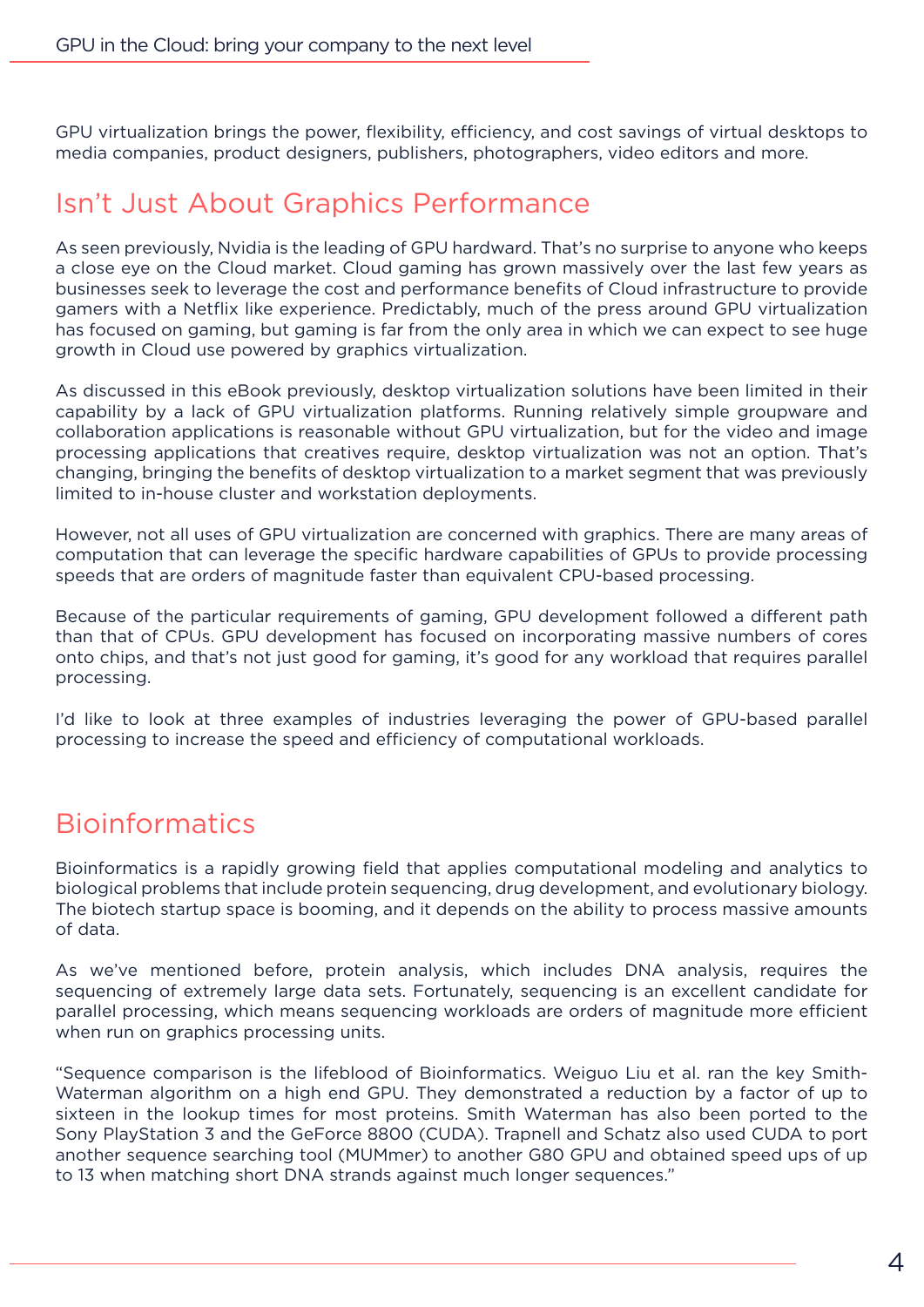# Big Data Analytics

Data analytics offers an essential competitive advantage to businesses, and it is intimately related to Cloud computing. Processing and storing huge amounts of ephemeral data is a perfect application for highly elastic Cloud platforms.

As with bioinformatics, big data analytics is an area that can benefit enormously from parallel processing on GPUs. Although big data has been hailed as transformative to business, its potential has always been limited by the time and expense involved in its processing. Leveraging Cloud with graphics virtualization can make Big Data cheaper and faster, and therefore a practical option for business.

In a paper on the use of GPUs to accelerate text mining, a common Big Data task, researchers from North Carolina State University discovered that:

"We achieve up to a 30-fold speedup over CPU-based algorithms for selected phases of the problem solution on GPUs with overall wall-clock speedups ranging from six-fold to eight-fold depending on algorithmic parameters. This experiment demonstrates the potential of GPUs to accelerate even integer oriented, branch-dominated massive data text mining algorithms."

### Computational Finance

Modern finance has seen an explosion in the amount of data available to it, along with an increase in the cost of infrastructure required for its processing. Financial quants have specific requirements of data processing: it has to be able to handle massive amounts of data and it has to do it very quickly.

According to a series of case studies delivered by Hanweck Associates, a provider of data analytics to exchanges, banks, and brokers, GPU processing of financial computation workloads has the potential to both reduce the cost and increase the speed of financial modeling, risk assessment and analytics.

"GPUs are the way forward. Major financial institutions are using them for quant finance. Performance gains of more than 10x times, dollar for dollar, are achievable in practice in many common use cases, which is generally sufficient to offset the costs of new development."

#### GPU and The Cloud

Until recently, the bulk of parallel processing with GPUs in industry has leveraged private infrastructure. With the advent of powerful graphics virtualization Cloud platforms, businesses can combine the benefits of GPU processing with the established benefits of Cloud infrastructure.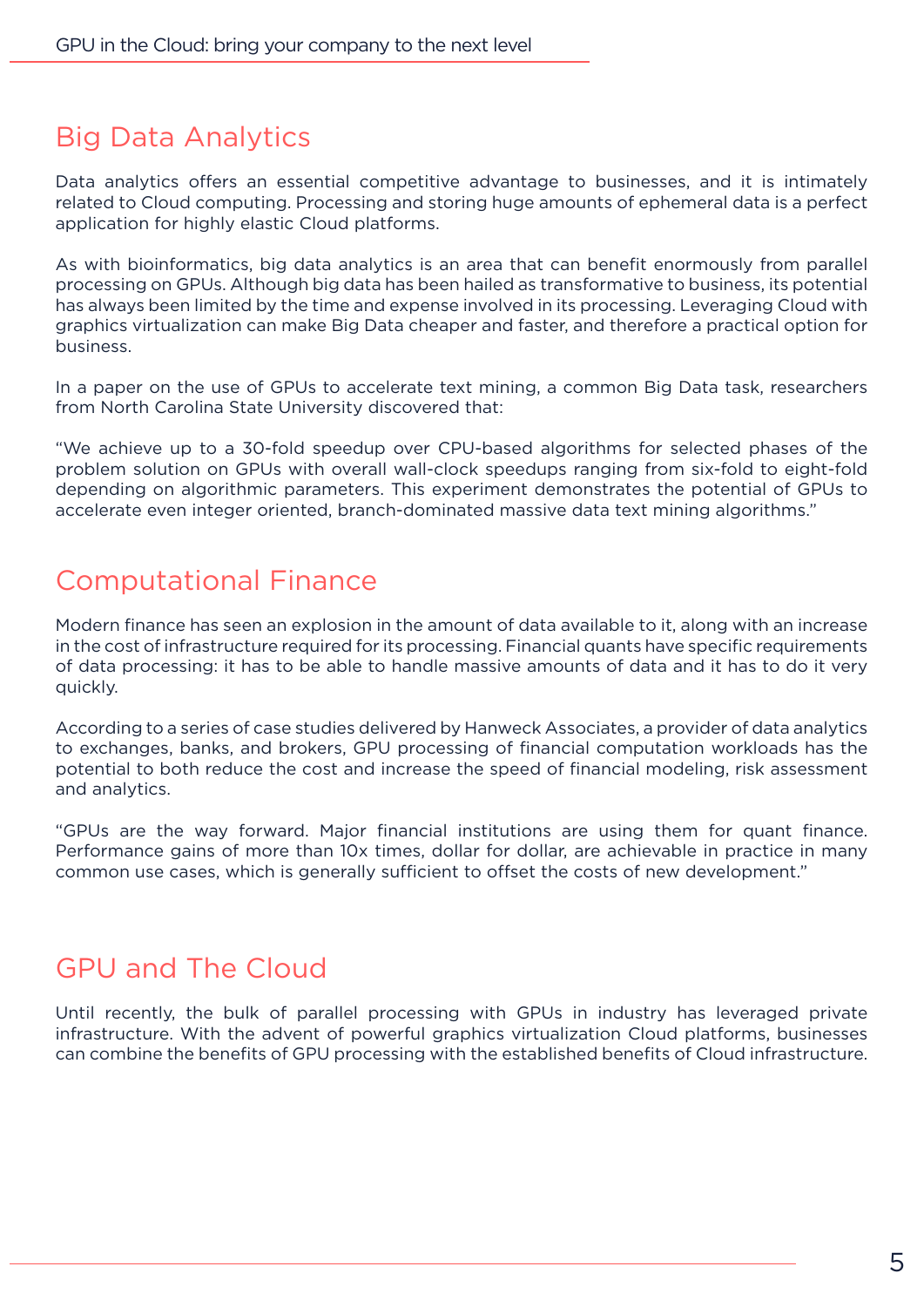# TO GO A STEP FURTHER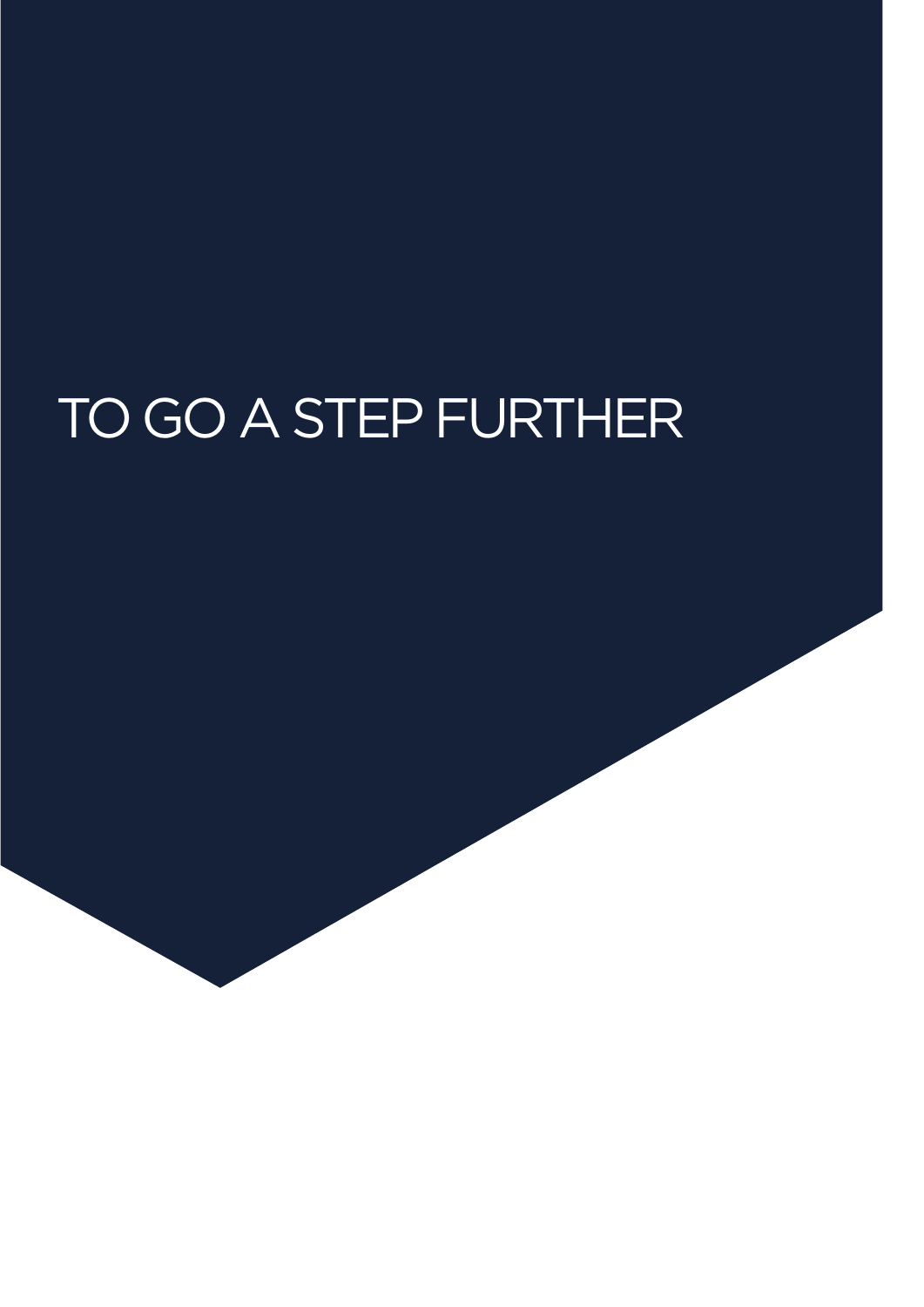# CUDA In The Cloud Makes GPU Computing A Cinch

Traditionally, the industry hasn't cared much about graphics processing in enterprise data centers with the exception of a limited set of applications like render farms. Servers are usually headless machines and they haven't often required graphics accelerators to do their work.

The need for graphics acceleration in enterprise servers changed with the emergence of general purpose GPU computing. While the majority of enterprise servers still don't make much use of graphics processing, there are a large number of application where GPU processing has proven incredibly powerful and useful. GPUs evolved to be ideally suited for parallel processing workloads , much more so than CPUs, which with their limited number of cores when compared to GPUs, can be much slower for parallel workloads.

But using GPUs for general purpose computing was ferociously complex in the early days. It required extensive knowledge of graphics programming, which was thin on the ground in enterprise computing. Most enterprise developers did not have the experience or knowledge to leverage graphics technologies like Direct3D.

NVIDIA's introduction of CUDA changed all that. CUDA is a parallel computing platform and API that lets developers use languages they are familiar with  $-$  C, C++, and Fortran  $-$  to build general purpose applications for graphics processing units.

It's hard to overestimate the impact that general purpose graphics computing is having on enterprise IT. As David Cardinal recently wrote on ExtremeTech:

"From spending a few days at last year's Nvidia Global Tech Conference (GTC) it is very clear that the uses for GPUs have exploded -- they have become an essential element in dozens of computing domains. As one attendee suggested to me, GPUs could now be better described as application coprocessors."

Until fairly recently, the Cloud had the same approach to general purpose computing with GPUs as traditional data centers. Which is to say they had very little to do with them. Virtual machines were all about the CPU and graphics virtualization was not well developed. In that last couple of years, largely due to work by NVIDIA, graphics processing on the Cloud has become a reality and that includes CUDA.

Just as general purpose GPU computing instigated a sea-change across dozens of areas of computing, so Cloud GPU virtualization ushers in a new way of deploying and managing powerful GPU-computing platforms.

We are all familiar with the benefits of the Cloud, but they're worth re-iterating because GPU virtualization is game changing. No longer do companies have to buy and manage expensive infrastructure to reap the benefits of GPU computing. They can deploy GPU-equipped servers to run their CUDA applications as easily as they have been able to spin up other servers in the Cloud.

That makes it cheaper and faster to built GPU-computing applications, which is likely to drive a greater expansion of GPU use in the enterprise. Big data analytics, finance, scientific computing, and many other areas could benefit from GPU virtualization. The space will become even more interesting as disruptive startups leverage GPU virtualization for their workloads.